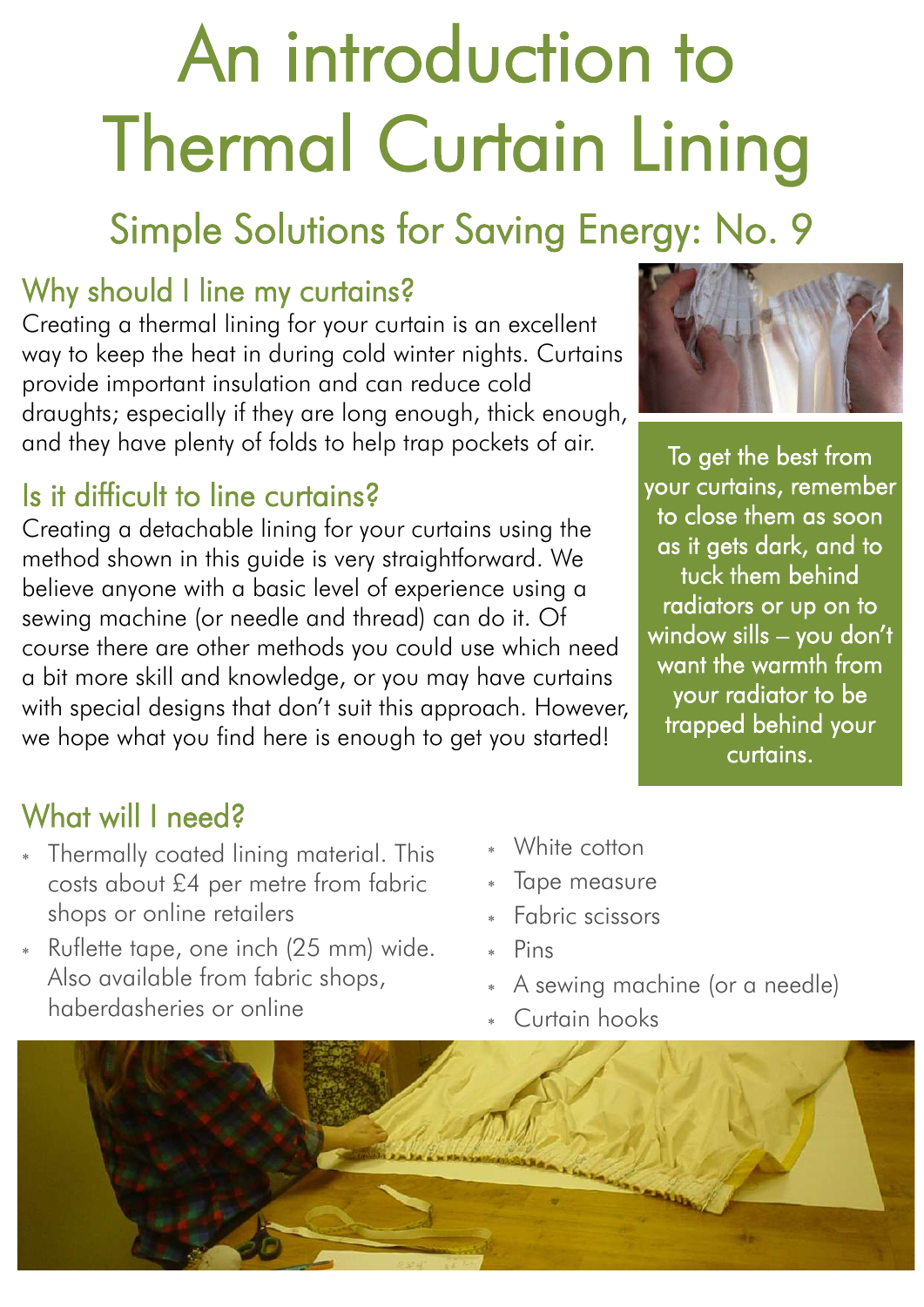# Step 1: Measure your curtains



**a.** Measure drop from bottom of ruflette tape to bottom edge of curtain.

- Subtract 1.5 cm if not hemming.
- Add 2 cm if creating a hem.

**b.** Measure width along the bottom of existing curtain. If you are not making a hem, cut lining fabric 4cm less than width of curtain.

# Step 2. Cut your lining fabric

Now cut out your lining. You may find that the width of your fabric is less than the width you need for the lining, in this case you will need to cut 2 or more lengths of lining fabric and join them together down the sides. In this case, you will need to add an extra 2cm to the total width so you can create a 1cm wide seam joining the two pieces together.

*A note on cutting fabric: fabric always has two finished edges along either side called the selvedge; the direction of the selvedge is the direction of the fabric's grain, and this is the direction you will measure the length of the lining along.* 

## Step 3. Get sewing!

If you need to join 2 widths together, place the two pieces of lining material right sides together and pin to hold in place. Sew along the edge to create a 1 cm seam. If your fabric is non-coated you will also need to create hems along the sides and the bottom edge.

# Step 4. Attach the ruflette tape

Measure and cut a length of 1" rufflette tape the width of your lining, plus an extra 6cm in order to fold over the raw edges at either end.

For coated fabrics: place the rufflette tape along the top edge of the lining and pin in place (folding about 3cm under at either end). Now sew along near the top and bottom edges to fix it in place.

For non-coated fabrics: Fold over about 1.5cm along the top edge of the lining and then pin the rufflette tape in place all along the top of the lining covering the folded top edge (folding under the raw ends of the tape by about 3cm either end). Sew along the top and bottom edges to secure.



'Coated' fabrics don't fray, so if you are using one of these you can choose not to create any hems. Make sure you cut your lining fabric smaller than the actual curtain do it doesn't show around the edges.

Non-coated fabrics do fray, so you will need to hem all sides. Cut the lining fabric the same size as the existing curtain so that once you have sewn the hems, the lining will be smaller than the curtain itself.

Create your hems by folding each edge of the fabric over by 1 cm then over again by 1cm and stitching to secure.